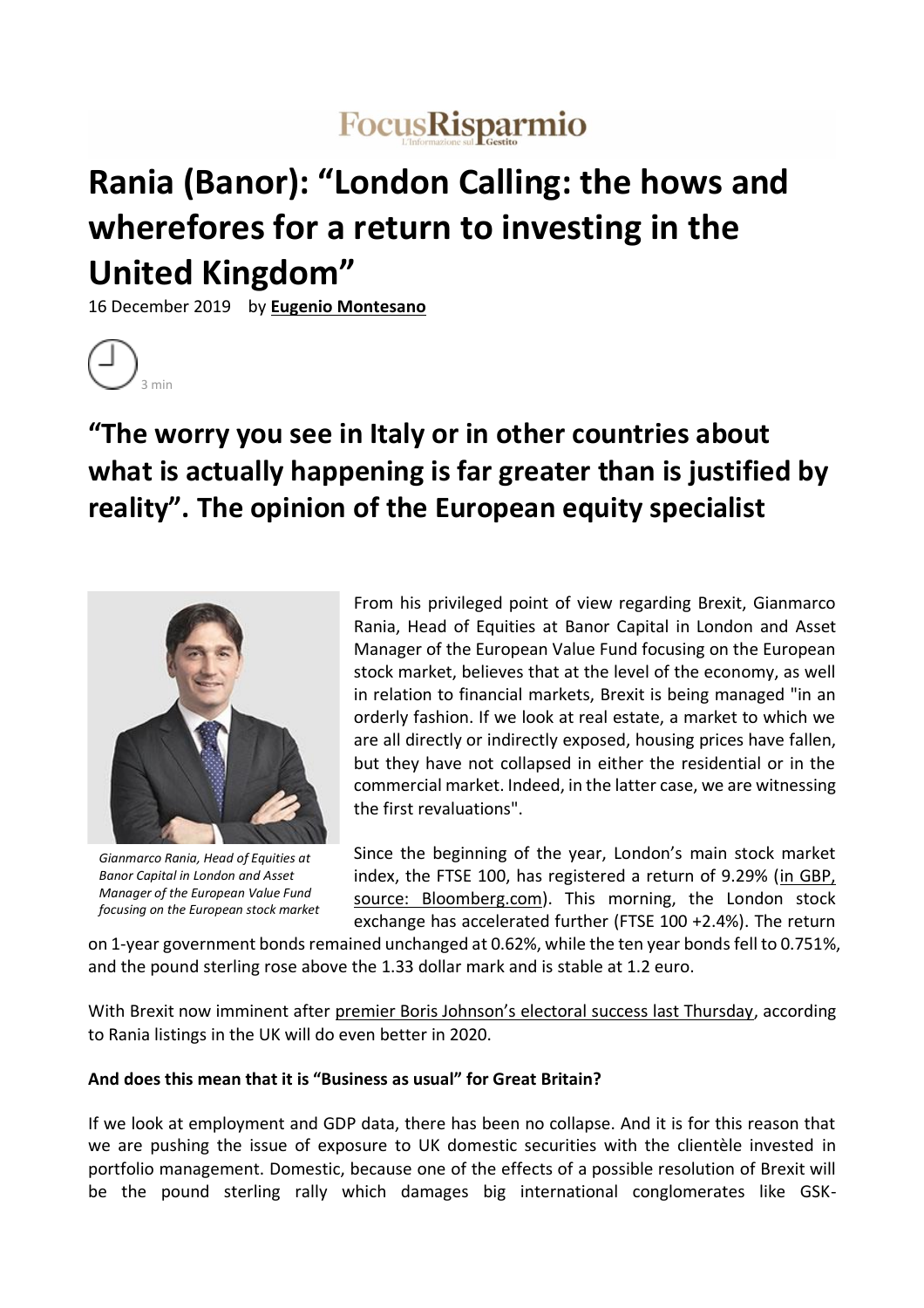GlaxoSmithKline or Unilever, that have very little turnover in the UK. On the other hand, investing in domestic securities which are exposed to the leisure and secondary goods markets – we're thinking of bus companies, trains, restaurant chains or even real estate – protects you from appreciation of the pound sterling which, on the contrary, we exploit to our advantage.

### **See also:** "Brexit lights up the Christmas rally"

### **What is your reading of the electoral result?**

In this election, Boris Johnson has gained a solid majority, with which he should be able to implement some structural reforms, such as easing fiscal pressure, and this could certainly boost the economy. Moreover, his strong endorsement averts the danger of a hard Brexit. On 31 January, the United Kingdom should leave the EU on the basis of the agreement that was negotiated last 17 October.

# **And now let us look at the rest of the continent. Do you have a positive outlook for European equity after a difficult year?**

Very positive in absolute and relative terms. Let us consider the Stoxx index with respect to the S&P of the United States. We are at levels of underperformance that are the lowest since the indices started. The currency gap between Europe and America is at an all-time high. All in all, the European situation is stabilizing from a political point of view, and from a macroeconomic view point, while data indicates a general slow-down, countries like France are holding up well.

#### **On which sectors are you focusing?**

We are very positively orientated towards the financial sector, including insurance companies. Following years of stress testing, not to mention the requirements imposed by Basel II, European banks are very well capitalized and, today, they have an attractive valuation with significant dividends. The return from European equities dividends today is around 4-4.5%, while in America, it is below 2%. There is an element of both income as well as capital appreciation.

# **But precisely because we have done our homework well, isn't the mechanism through which banks lend money to companies in Europe a bit stuck today?**

In truth lending growth is not high, but neither is it negative. The factor inside banks that gave us a positive outlook is the fact that interest rates will be normalized. For each additional 100 Euribor basis points (it had reached negative territory), net profit for a bank like Intesa will go from 4 to 5 billion. And so, given that the income statement of a bank today has been totally cleaned up because costs are under control, provisions for credit loss have been reduced, loans register a non-negative growth, what is missing is turnover growth, the famous "top line". A normalization of interest rates can lead to enormous operational leverage at the level of banks' profits. Even if it is just the Bund that reaches 0.10-0.20% by the end of the first quarter of next year, the banks can grow their profits by 30% – that is at the level of Amazon. With better valuations, given that they are all being traded below their book values, at very low price to earnings ratios and they are well capitalized. We also appreciate insurance companies like Axa, Munich Re, and Allianz, which is one of the major positions in the European Value fund.